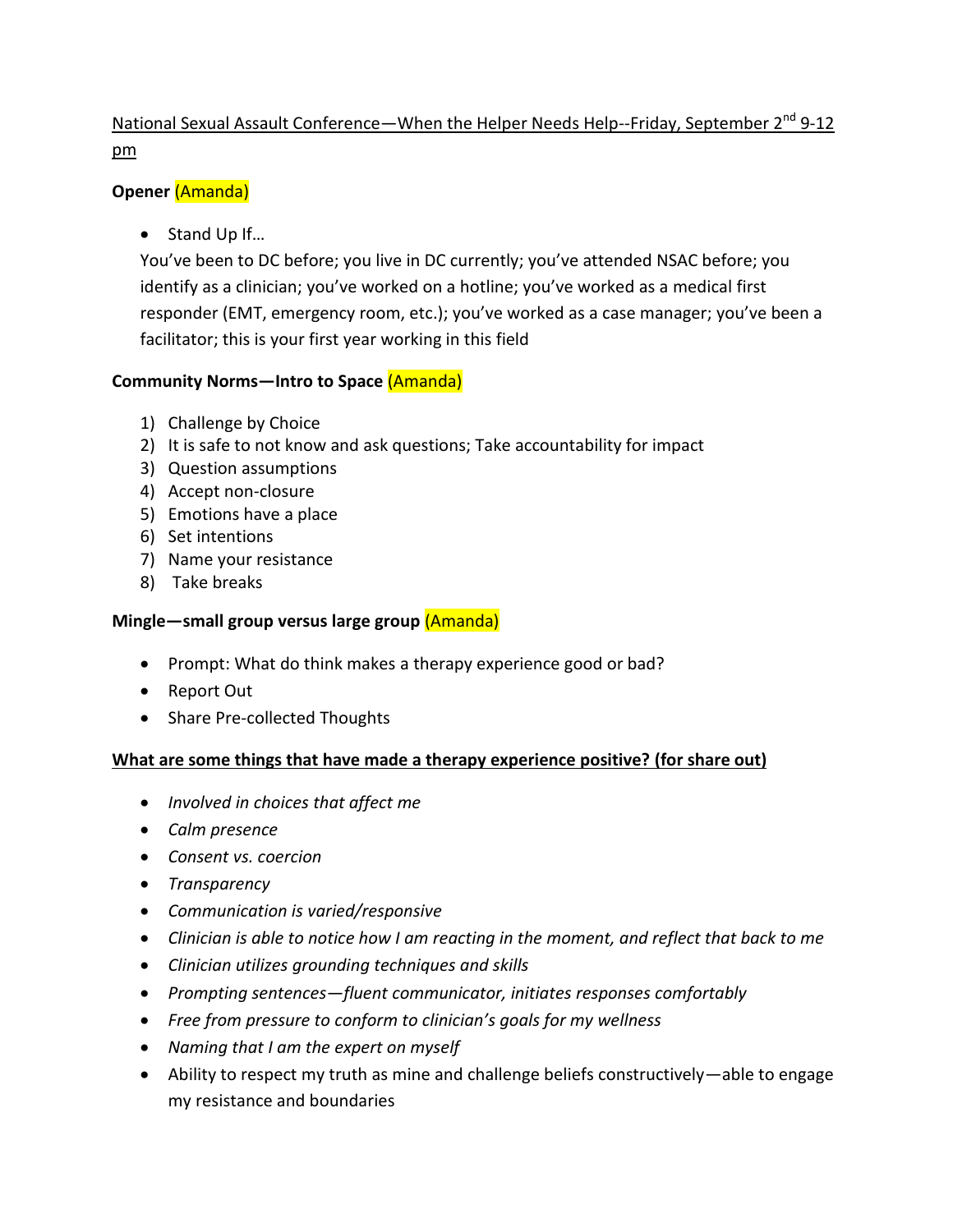## *Stated concerns of clients working as professionals when asked: (for share out)*

- *Are you accountable to me (my experience of/feedback to you)?*
- *Am I involved in deciding starting points and determining goals?*
- *Are my boundaries acknowledged?*
- *Can I choose what to bring to the space?*
- *Are there opportunities/shared language to check in when boundaries are violated or need to be adjusted?*
- *Are there points for me to opt in?*
- *Are you honest about the limits and gaps in your knowledge?*
- *Are you trying to present as a blank slate? (Presenting pearls versus breadcrumbs to test)*
- *Office set up/use of space*
- *Valuing formal information over lived experience*
- *Guise of rationality*

## **A Discussion on Power** (Amanda)

#### *What is power?*

Ability to act, affect or prevent change; ability to influence events to get your desired results

Poder: noun and verb, I can; it can be done; to be able to

Multiple ways to get it: difference is whether and how consent is gained

Components/features to consider-

- self interest
- power level/position and or structure
- consequences
- methodology
- expectations
- associations/references
- beliefs/priorities
- rules for use/community agreements
- dominant messages
- contradictory messages

#### **Types of power:**

DCRCC uses three categories to indicate different sources, tactics and forms of power that we encounter, use and have used on us. The key features of each are distinct in where the power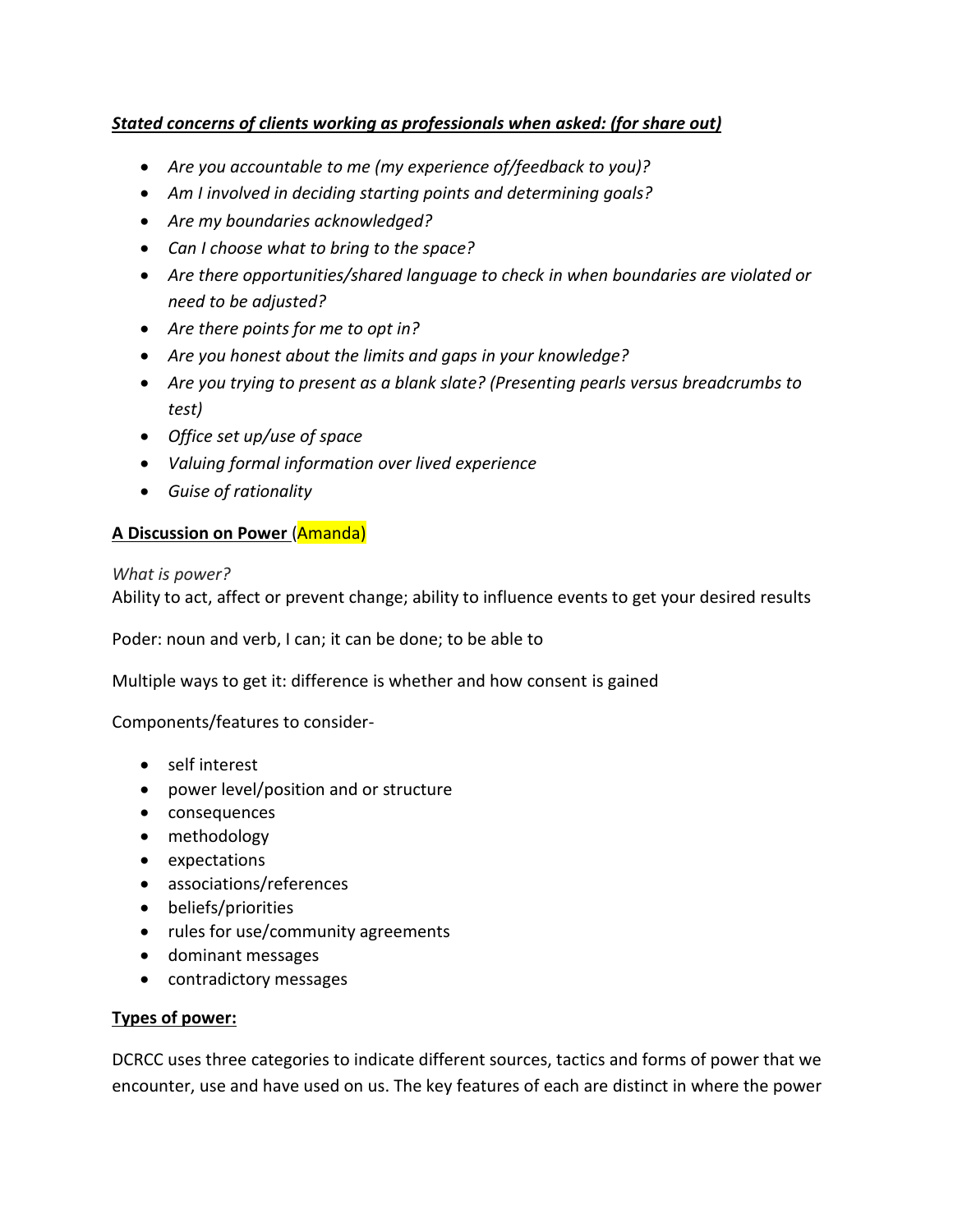comes from, how it is used or demonstrated, the messages we receive about power, and the tactics used to obtain, sustain and utilize power. In a US context, we typically are more aware of messages rooted in "power over", and least conscious of examples of power with.

"Power with" is the form of power that describes a culture of consent where power is used mutually and with the consent of all involved parties. In this example, power is distributed and given voluntarily, increasing through the involvement of communities/community members as equal stakeholders. Power within, innate power, is acknowledged and affirmed, allowing individuals to feel empowered to distinguish between models of power that are coercive and abusive from expressions of power that are equitable and accessible to everyone.

- 1) Power over (Force and coercion),
- 2) Power with (Consent),
- 3) Power within (Empowerment)

**Instruction**— Trust, boundaries and safety are closely related. Power and choice inform our understanding of who we can trust, who believes us, who we are safe with and when we are in control. We are going to look more closely at building safety and seeking support in **power-over** relationships and **power-with** relationships.

Group Think—what kind of relationship is this?

- Parent and child
- Teacher and student
- Principal and teacher
- Two people dating
- Two friends
- Older and younger sibling
- Police officer and kid
- Doctor and patient
- Waitress and customer
- Faith leader and community member

## Helpful Clues:

- Who makes decisions
- Who decides consequences

## **Introduce Slides** *(Shannon)*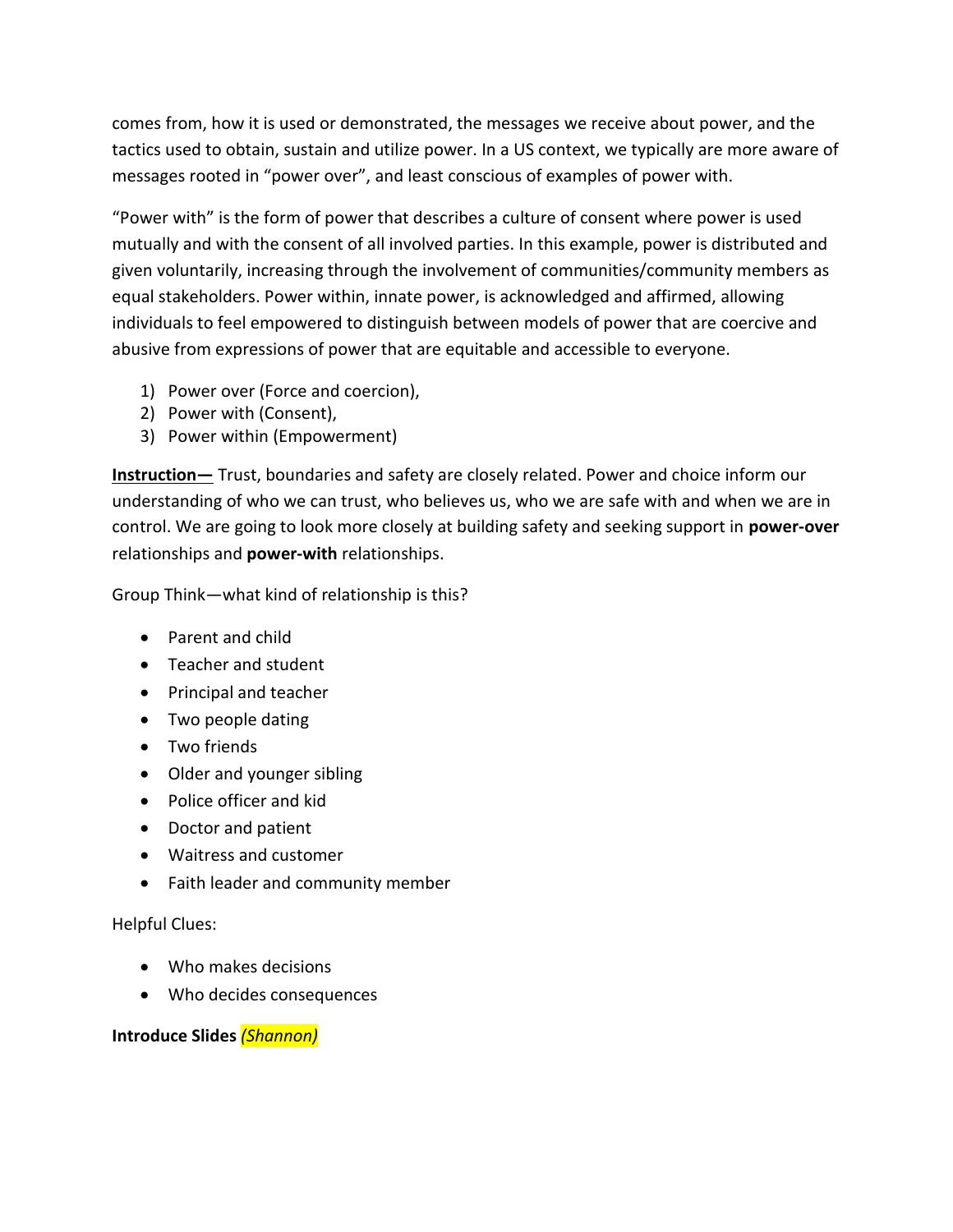## Use of Self (Shannon)

- Self awareness and relationship roles/patterns
- Communication of expectations and needs

### Boundaries (Shannon)

- Informed Consent
- Negotiated mutual risk

#### Trust (Shannon)

- Transparent power dynamics
- Protective vs. exposing factors

## Assessment (Shannon)

- Safety Planning and self care
- Confidentiality and competence

#### Dual Relationships (Shannon)

- Therapist
- Hotline (Responder/advocate; backup supervisor; department head)
- Setting/environment
	- >Policies/oversight
	- >In person
	- >Number of parties
	- >Length/depth of contact
	- >Consequences/impact

#### **Breakout Groups—Scenarios**

#### **Shannon and Amanda**

- 1. What power does the provider have in the interaction?
- 2. What power does the client/service user have in the interaction?

#### **Topical considerations—places of similarity/distinction regarding:**

- Expectations
- Perceptions
- Expertise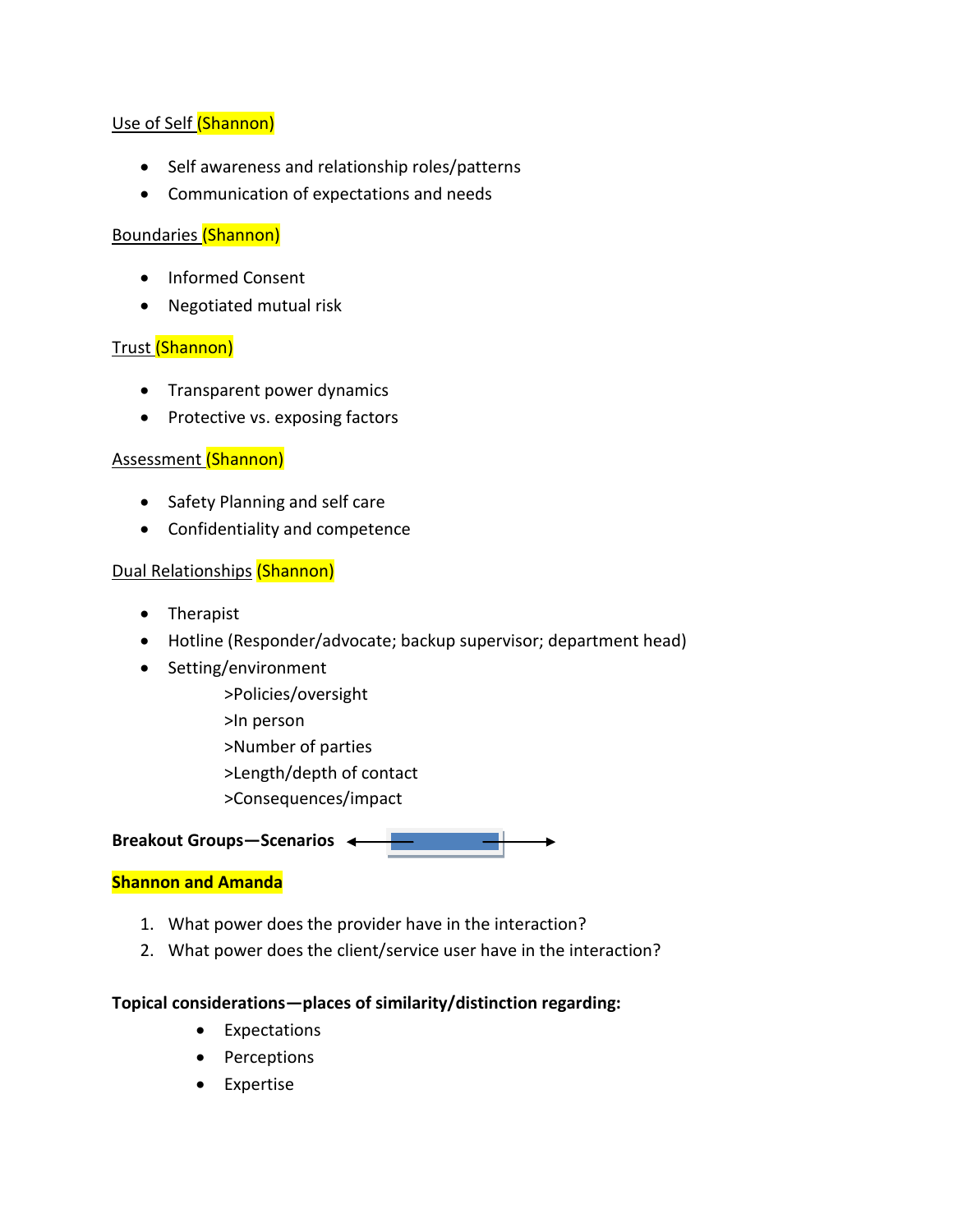- Boundaries
- Fears/Anxieties

*What is impacting how each person responds and engages? What risk or perceived risk is present in this interaction—how do you know, what are the resulting dynamics?*

### **Scenario 1:**

The client fidgets, shifts, fidgets, paces, fidgets, "It must be so weird to see me in this state." Therapist: "not at all. This is actually really normal considering everything you are going through."

Client: (matter of fact with a slight eye roll) "yeah. I know" pauses for a second, feels badly for being so short, "I mean, no, thanks, I appreciate the normalizing."

There is a brief pause, and then both laugh a lot.

Client: "Sorry, I can't help it!"

#### **Scenario 2:**

The client sits in session tearful and unable to verbalize what they are experiencing. The therapist has previously disclosed that they are a trauma survivor, but with no details. After several minutes, still crying, the client asks, "do you ever go nonverbal?"

#### **Scenario 3:**

The client and therapist have recently attended the same meeting for service providers in multiple agencies. While they did not speak during the meeting, they were both angered and upset by the content of the meeting. They have not spoken directly about politically charged service delivery issues before and do not know the other's opinions. The client enters the room for session, sits down and says, 'What did you think about that meeting?'

## **Scenario 4:**

Client: 'I think I am just experiencing a heightened trigger response. I have been working on my breathing to help manage the adrenaline responses, but am still really experiencing the flooding and overstimulation. Do you think I also have an exaggerated sensitivity to sensory input? I have been remembering Peter Levine lately, you know his work obviously, and I am finding that it really appeals to me and my understanding of self management. How do you think his work applies to my coping skills right now?"

## **Scenario 5:**

A caller initiates a disclosure of specific details of their trauma history. As the conversation continues, the advocate learns that the caller is experiencing ongoing abuse, triggering the advocate's personal history. The advocate loses neutrality and starts to frame comments to the caller as concerns and advice. The caller becomes frustrated and disconnects the call.

#### **Scenario 6:**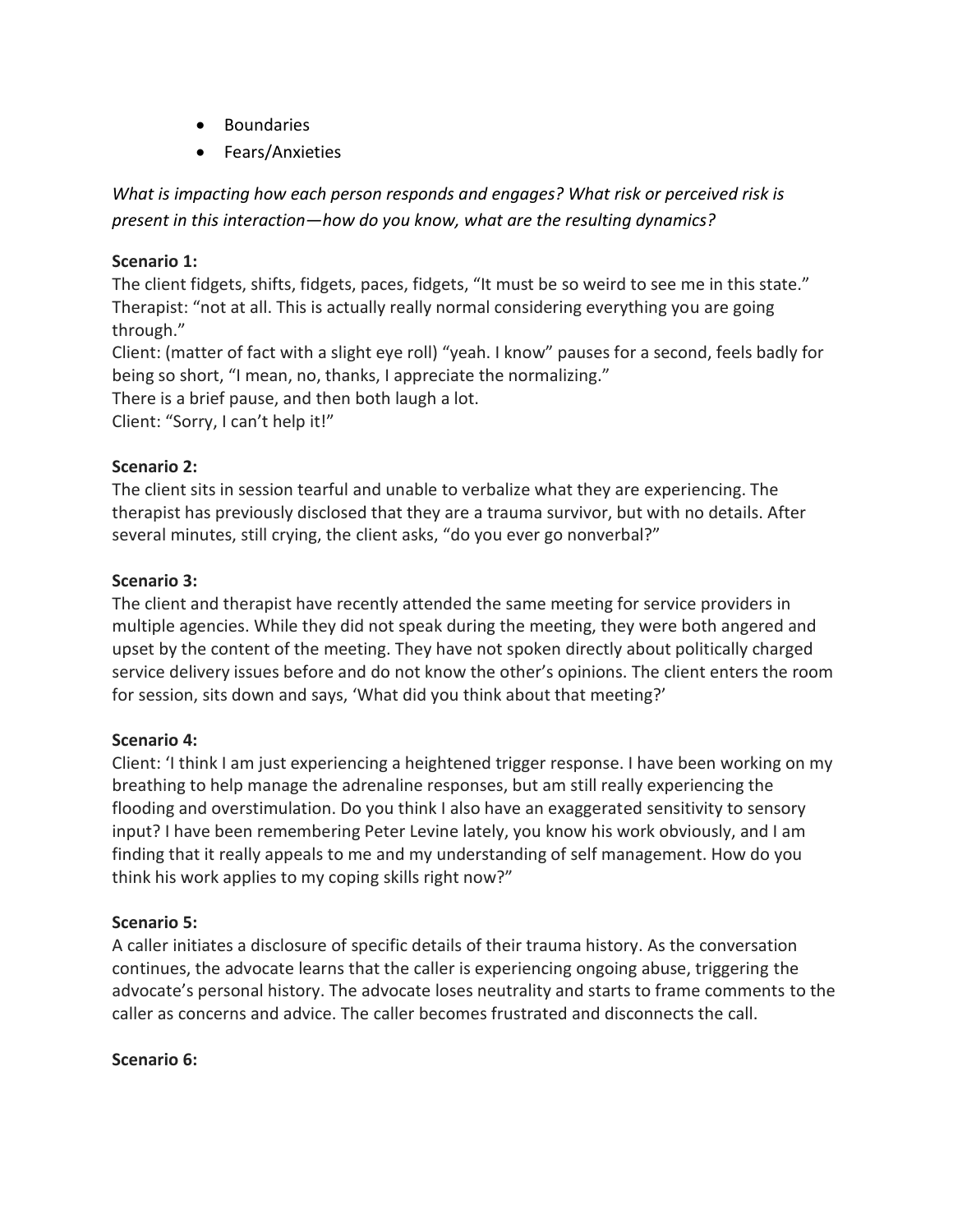A caller self identifies as a parent of a survivor. They are experiencing dreams and flashbacks of their child's assault that they would like to process on the call. As they share more details, the advocate perceives that the caller is sexualizing the assault and experiencing gratification.

#### **Scenario 7:**

A hotline advocate self identifies as a male survivor of sexual assault. When supporting a caller, the hotline advocate realizes that their voice is triggering the caller. When the call finishes they feel upset and worry that they didn't meet the caller's needs.

#### **Scenario 8:**

A caller identifies as an adult survivor of CSA who uses hotlines regularly to manage their day to day crises. The caller resists boundary setting by the advocate, not allowing the hotline advocate opportunities to speak, and repeatedly misgendering the advocate. The advocate is triggered by the caller, but doesn't want to impact the call's anonymity.

#### **Safety Planning Worksheet—integrating slides Shannon and Amanda**

#### Key Observations/Take Away

- What power do we have in power over versus power with relationships?
- What decisions do we get to make for ourselves?

Relationships can be between people, an institution, or a structure—a series of institutions.

## **Thinking Systemically**

What are the parts of a system?

**Internal**—individual thoughts, feelings and beliefs

**External**—relationships that involve power and choice

- Interpersonal—person to person
- Institutional—an organized place like a school, doctor's office, church, etc.
- Structural—an organized network—institutions that are connected by rules and people

## Helpful Clues: Interpersonal

- 1) Who makes decisions
- 2) Who decides consequences

#### Helpful Clue: Institutional/Structural

1) What are the rules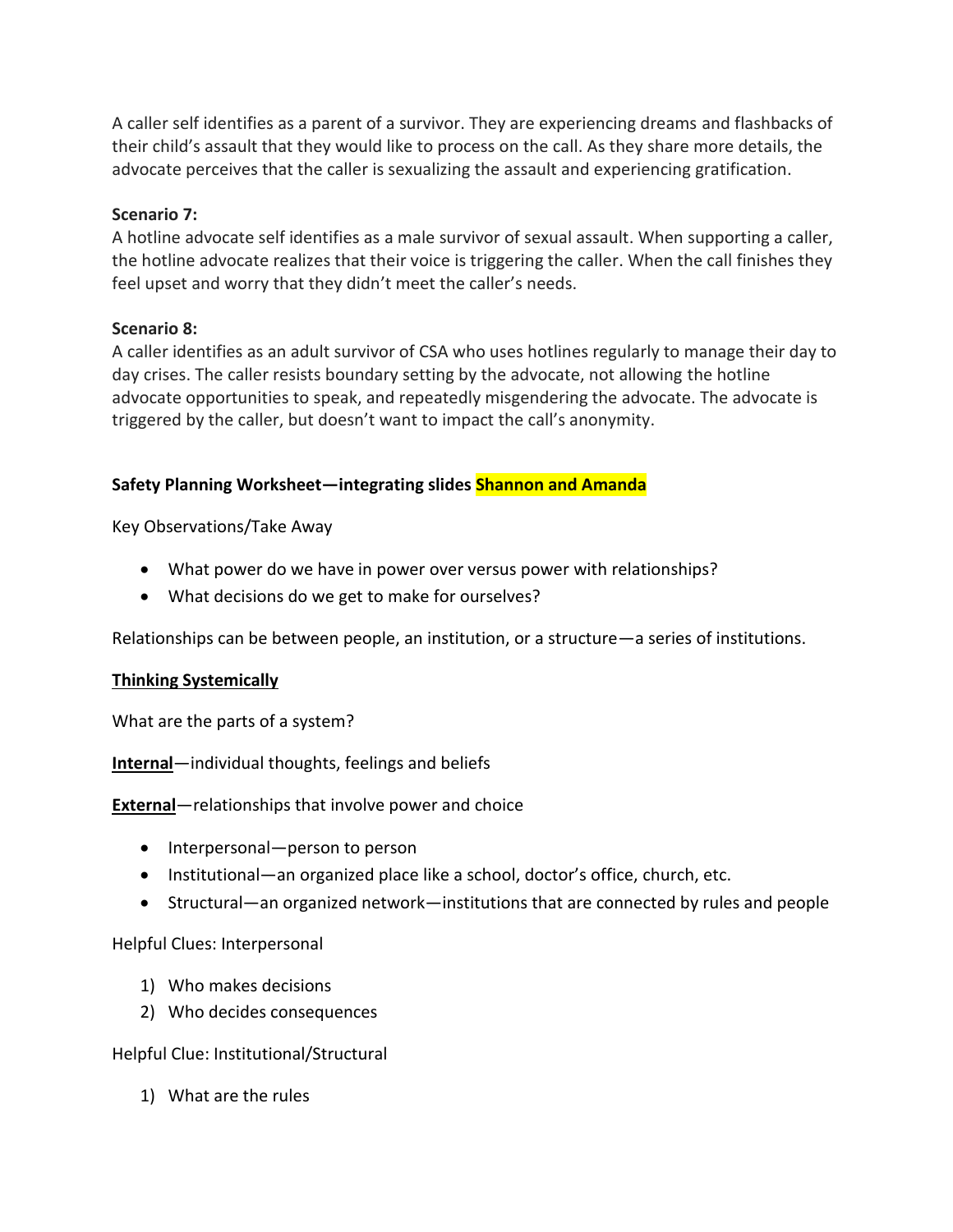- 2) Who controls resources
- 3) How do different parts talk about, work with and depend on other parts?

## **Individual Activity--Safety Planning in Relationships (Relationships with Institutions)**

Safety plans are a way of planning ahead for a situation we could be in that could challenge us. Safety plans can be used in lots of different ways, but one way is in relationships. Safety planning helps us find out four important things:

- 1) How someone makes us feel
- 2) What type of relationship we have with them
- 3) What we can and cannot control within our relationship
- 4) Where we can get help if we can't solve something alone

## **Preliminary/First question: Am I safe with this person?**

*This is how you know if you feel comfortable in a relationship, and if you don't feel comfortable, what someone might be doing or not doing that makes you feel unsafe, out of control, treated unfairly or bothered/frustrated.*

## **The first question is simply, "do I feel safe right now?"**

*If this were being asked by a second person, the listener would allow the individual to share more. This will give information to inform the direction of the support/and if you have a role in providing it.*

# **The second question is then, "what do I have control over?" What kind of relationship are we in?**

*This helps you know what you can do to draw a boundary, end/adjust a relationship, get outside help, etc. so that you can feel more safe and respected.*

## **The third question, "what can I not do by myself? What do I need help with?**

This is specifically in response to the safety concern being expressed. This is not general support; this is targeted help for a prioritized safety concern. This helps you identify specific people or places that you can go to for help with your concern.

## **This is where trusted peers and adults are identified.**

## **Self Care—Preparation and Self Evaluation (Amanda and Shannon)**

- Personal Definitions
- "Self Care Planning"